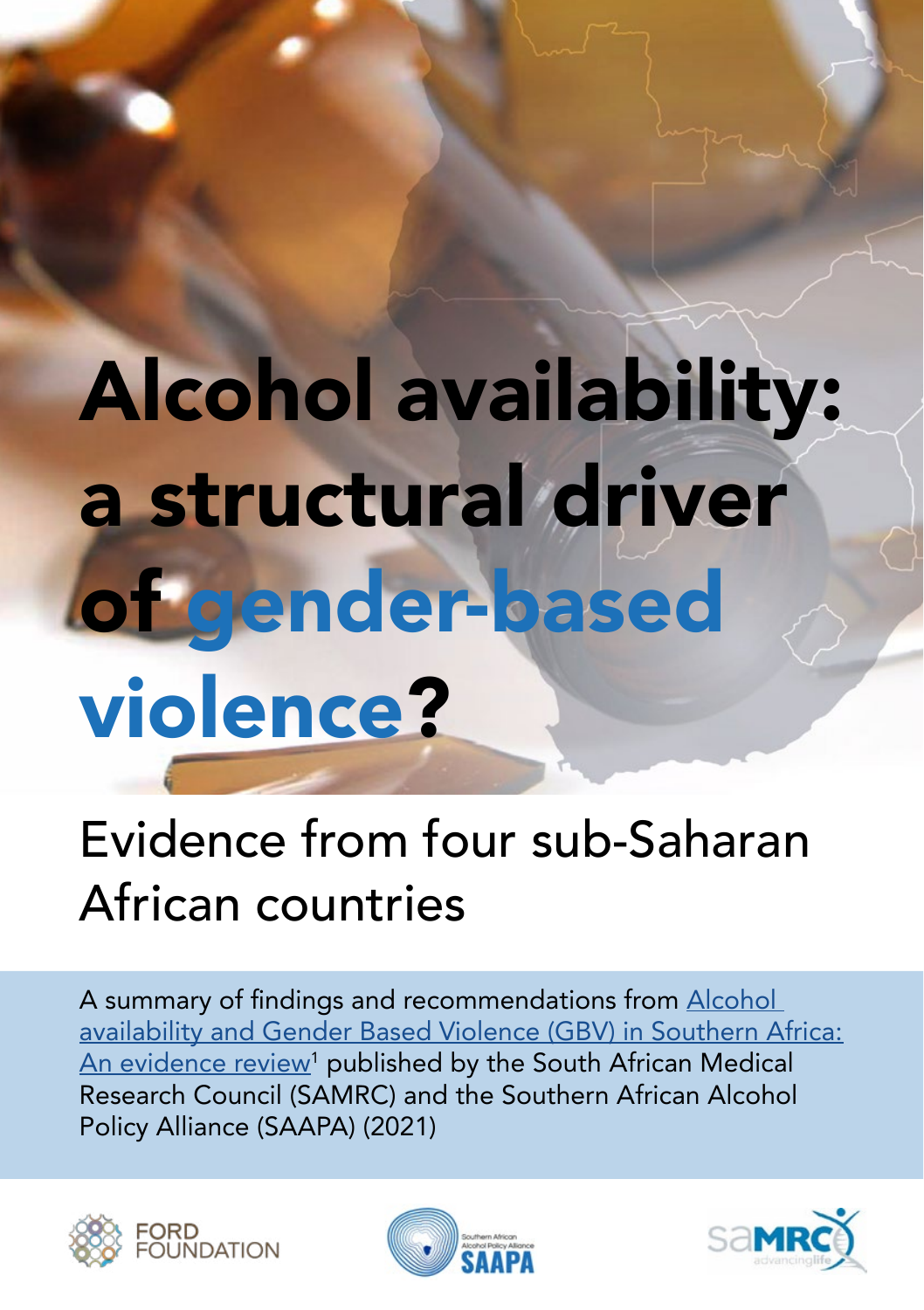## Background: Alcohol is a key driver of GBV

Alcohol consumption is a key driver of intimate partner violence (IPV), the most prevalent form of gender-based violence (GBV) globally.

One in three women (736 million) globally report having ever experienced intimate partner sexual and physical violence, or nonpartner sexual violence, in their lifetime. [2](https://www.who.int/publications/i/item/9789240022256)

Simultaneously, alcohol is consumed by 2.3 billion people globally. Half of current drinkers consume alcohol in a harmful manner. Harmful drinking is drinking in a heavy, episodic pattern. This is consuming five or more alcoholic drinks (≥60g) on a single occasion in the past month. $3$ 

The co-occurrence of harmful alcohol use and GBV has negative consequences for both men and women. These include physical injury, death, disability and poor mental health. Similar harmful alcohol consumption and gender-based violence trends have been observed in the sub-Saharan African region.

## Drivers of GBV at multiple levels

The drivers of GBV exist at multiple levels: individual, relationship, community and society. Structural drivers of GBV are present in all levels. They are: patriarchy, poverty, and a culture of violence. These drivers, through processes such as increased alcohol use, poorer mental health and child abuse all *increase* the following: childhood trauma, poor mental health, substance misuse, and poor communication and conflict in relationships. Thus, these contexts both *drive* gender-based violence and intimate partner violence and *exacerbate* it, as depicted in Figure 1.

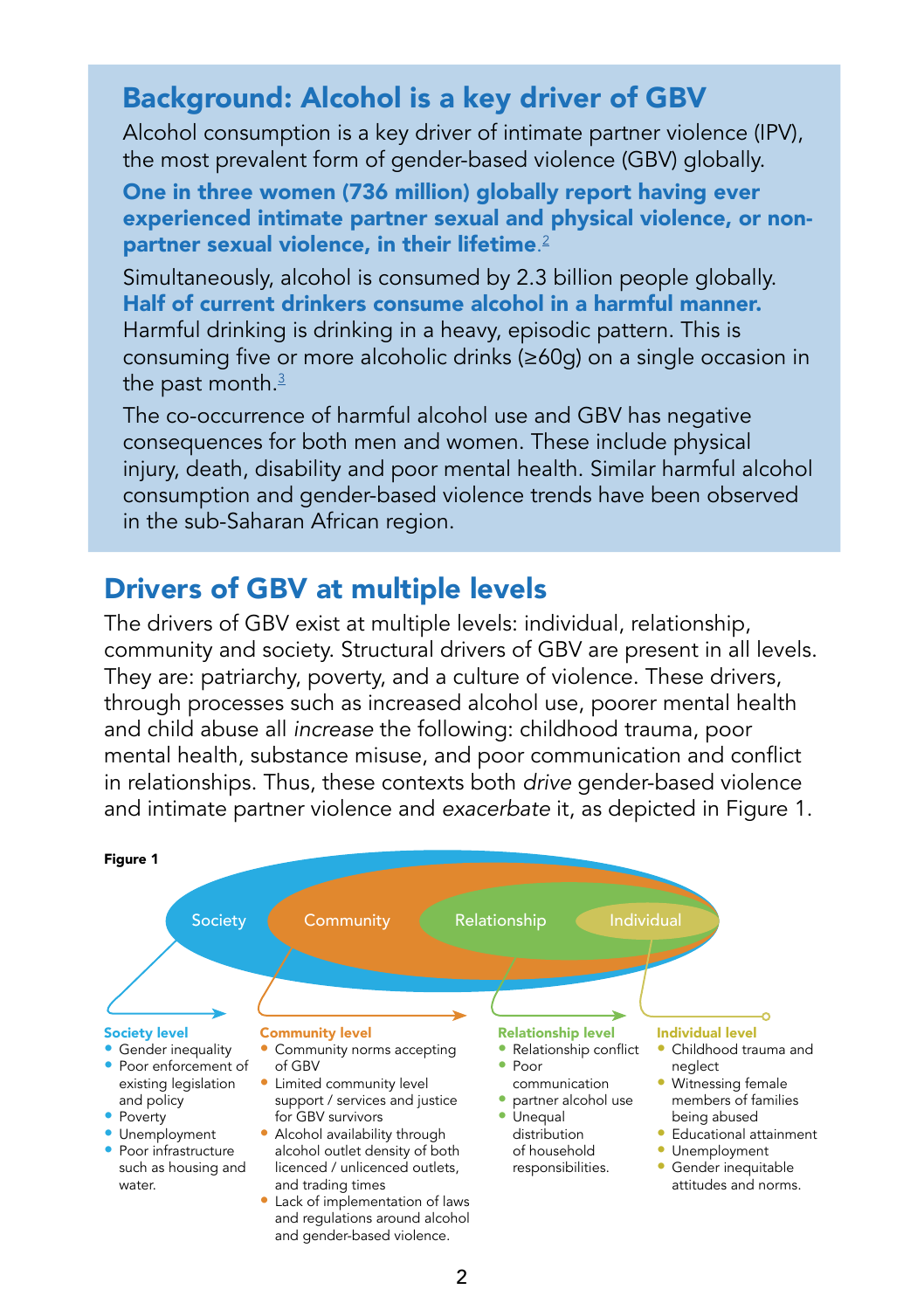"*My partner drinks on a daily basis; just look around you what can you expect? Beer is everywhere, look at these shebeens, it is even sold at some homes illegally. For me, my worst experience is one time he went away for days and he came back very drunk he demanded to sleep with me. So, when I refused he just physically beat me.*"

– Rosia, Namibia4

#### Key findings

While there has been reluctance in some quarters to acknowledge alcohol use and its poorly-regulated availability as one of the structural drivers of GBV and IPV, increasing evidence points to alcohol use and alcohol availability as driving alcohol-related harm, including GBV. The following are key findings from our review:

Many parts of sub-Saharan Africa show similar trends to global statistics with regard to gender-based violence and harmful alcohol use.

Harmful alcohol use is one recognised driver of genderbased violence which includes intimate partner violence (IPV) and non-partner sexual violence (NPSV).

These co-occurring problems are driven by multiple factors, including patriarchy, poverty and poor mental health.

Combined with individual and relationship factors, structural factors such as the availability of alcohol – both alcohol outlet density and trading times – are associated with increased alcohol use, and increased risk for GBV perpetration and vicitimisation.

Alcohol density and outlet trading times need to be considered in the awarding and renewal of licences.

Better enforcement of policy and legislative frameworks, combined with individual and relationship level interventions, are critical to prevent and respond to harmful alcohol use and gender-based violence.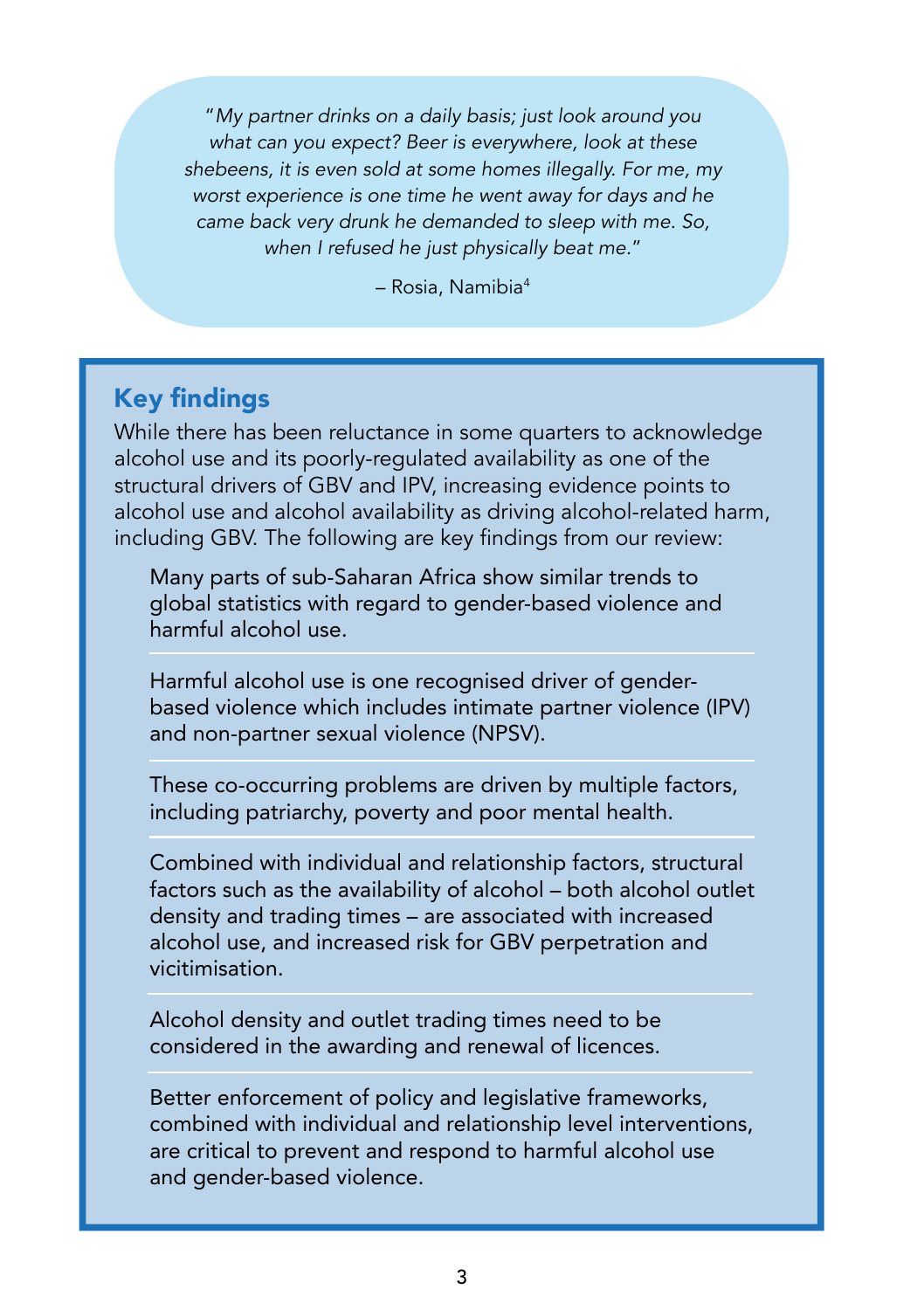# Alcohol availability is a structural driver of GBV in sub-Saharan Africa

Previous and current research by the South African Medical Research Council (SAMRC) and the Southern African Alcohol Policy Alliance (SAA-PA) show that alcohol consumption is a key driver of intimate partner violence (IPV). Evidence from four sub-Saharan African countries shows that men and couples' harmful use of alcohol increases men's risk of perpetrating intimate partner violence, and women's risk of experiencing gender-based violence.

In addition, recent research from pooled analysis of alcohol's relationship to GBV in four violence prevention studies in Africa<sup>5</sup> found that when alcohol use increases, so too does the risk for IPV. **Specifically, men's** harmful alcohol use increased their risk of perpetrating IPV by more than three times. Women who reported that their partners were often drunk were at almost six times greater risk of experiencing IPV.

Our review of the prevalence of current alcohol use and GBV in South Africa, Botswana, Namibia and Zimbabwe found a similar drinking and GBV pattern, as shown in this graph.

| 31%    | *Alcohol prevalance      |              |
|--------|--------------------------|--------------|
| 59%    | *Heavy episodic drinking | South Africa |
| 26%    | **GBV prevalance         |              |
| 32%    | *Alcohol prevalance      |              |
| 59%    | *Heavy episodic drinking | Botswana     |
| 67%*** | **GBV prevalance         |              |
|        |                          |              |
| 30%    | *Alcohol prevalance      |              |
| 60%    | *Heavy episodic drinking |              |
| 33%    | **GBV prevalance         | Namibia      |
| 18%    | *Alcohol prevalance      |              |
| 51%    | *Heavy episodic drinking | Zimbabwe     |



#### Heavy episodic drinking

Heavy episodic drinking (HED) is a pattern of drinking alcohol that is defined as consuming five or more alcoholic drinks (60g) on a single occasion in the past 30 days. HED is directly linked to greater prevalence of GBV.

Source: WHO Global Status report on Alcohol and Health, 2018

\*\* DHS in-country data

\*\*\* GBV Indicators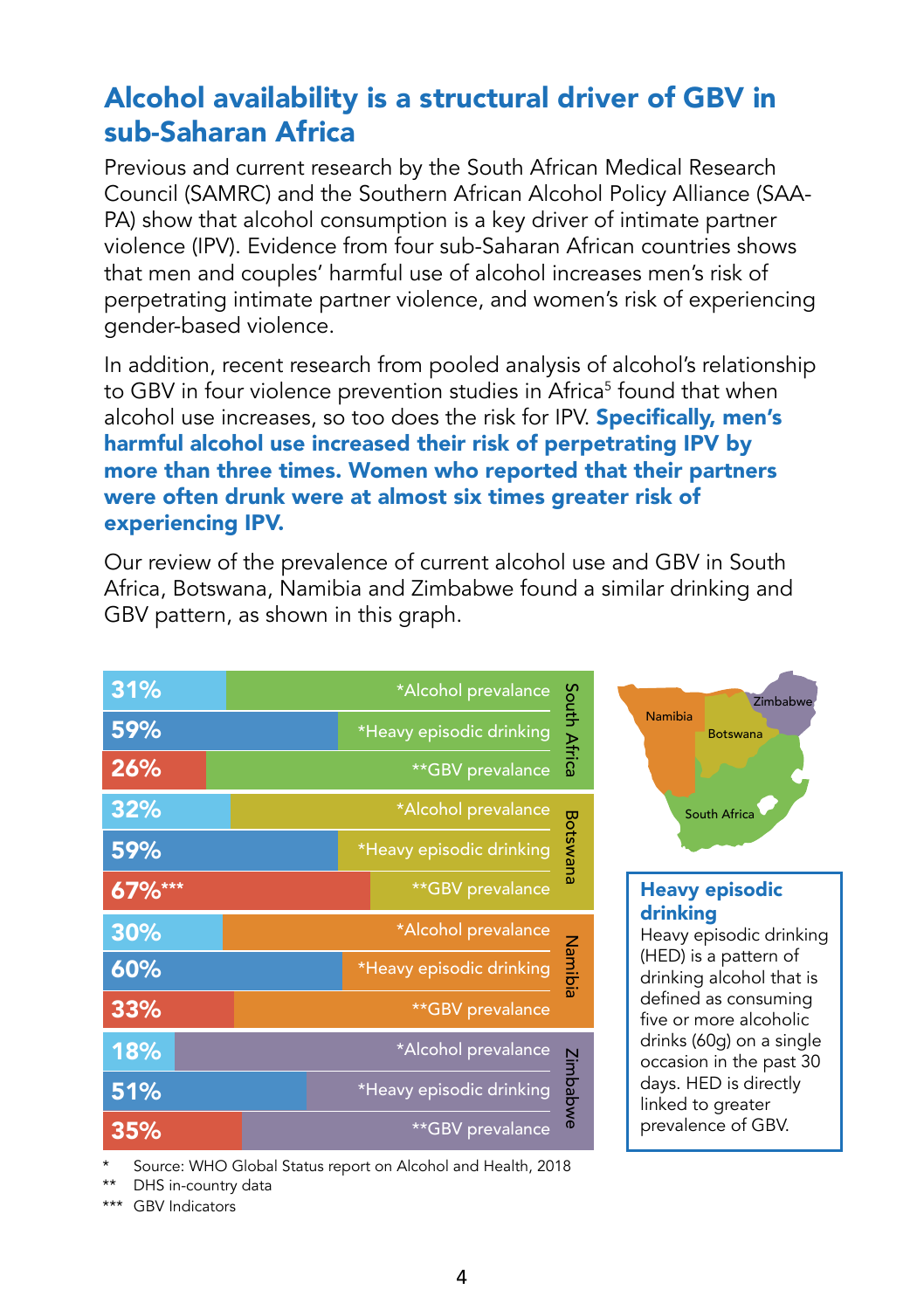# Alcohol availability influences prevalence of GBV

The World Health Organisation (WHO) recognises alcohol as one of several significant drivers of violence globally. Specifically, the WHO identifies the availability, marketing and pricing as key areas requiring regulation and control in relation to reducing alcohol-attributable harm, including GBV.

Evidence from our review of four sub-Saharan African countries shows alcohol availability influences consumption, which in turn influences GBV perpetration and victimisation. Two availability factors which drive consumption, and increase violence generally, are the alcohol outlet density (AOD) per km<sup>2</sup> and outlet trading times (OTT).

# Alcohol outlet density

The review found that increased liquor outlet density was associated with increased alcohol consumption and alcoholrelated harm. Figure 2 shows GIS mapping of alcohol outlets (red stars) and education facilities (white stars) in an urban site in South Africa. In the area of the map, alcohol outlets significantly outnumber the schools illustrating the prolific and disproportionate availability of outlets in communities.



#### Figure 2: [Density of alcohol outlets and educational facilities, urban site, South Africa](https://pubmed.ncbi.nlm.nih.gov/30132173/  )<sup>6</sup>



36 Schools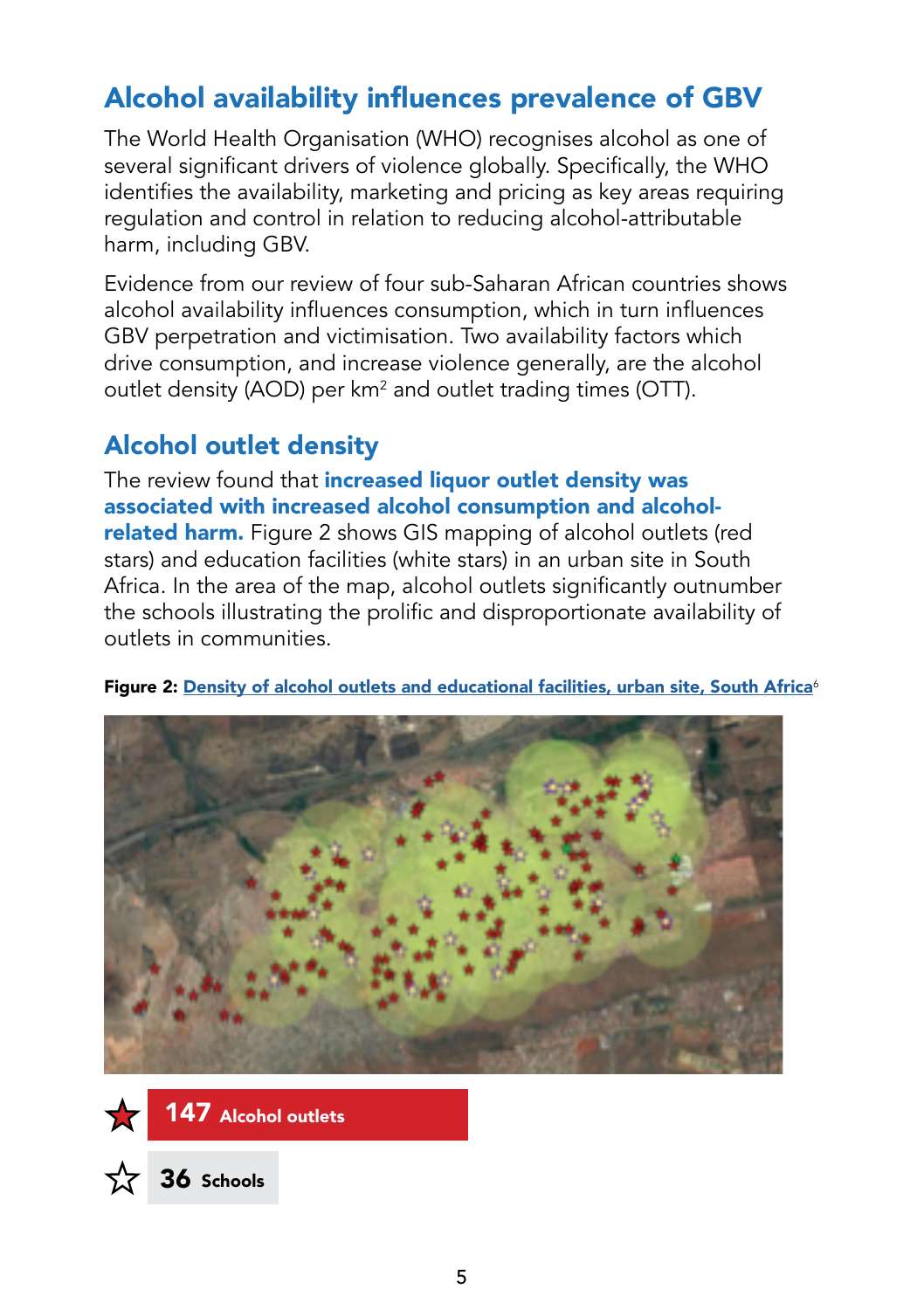#### Alcohol outlet trading times

The evidence of the effect of reducing alcohol outlet trading times is somewhat mixed. There is stronger evidence for the effectiveness of reducing alcohol outlet density as a means of reducing alcohol use and its related harms compared to restricting trading hours.<sup>7,8</sup> However, the timing of our review coincided with an unprecedented time in the history of alcohol control with Covid-19 pandemic-related alcohol restrictions.

Emerging evidence indicated clear associations between reductions in outlet trading times through complete and partial sales bans and reductions in alcohol-related harms. $9,10,11$  Therefore, we need further research on alcohol outlet density and outlet trading times.

# Lack of implementation of legislation and regulation keeps GBV prevalence high

The co-occurring problems of alcohol abuse and GBV continue to present a significant public health threat to sub-Saharan Africa. Despite the presence of legislative and regulatory frameworks related to both alcohol and GBV in the four countries reviewed, there is poor implementation. South Africa currently has the most progressive laws around gender equality and laws related to GBV and IPV specifically. It also aligns with global policy and regulation on alcohol use. Yet, South Africa continues to record heavy alcohol consumption and high rates of **GBV** 

Following the WHO recommendation to reduce alcohol availability as a means to reduce alcohol abuse and related harms, this review highlights the need for accelerated implementation of laws and policies as well as further research to assess the effectiveness of structural interventions in the global South.

> "*In more than 50% of the [GBV] cases reported here we learnt from a number of witnesses other than victims that the abusers were not violent when they were sober but became violent when they were intoxicated*"

> > – District commissioner, Botswana12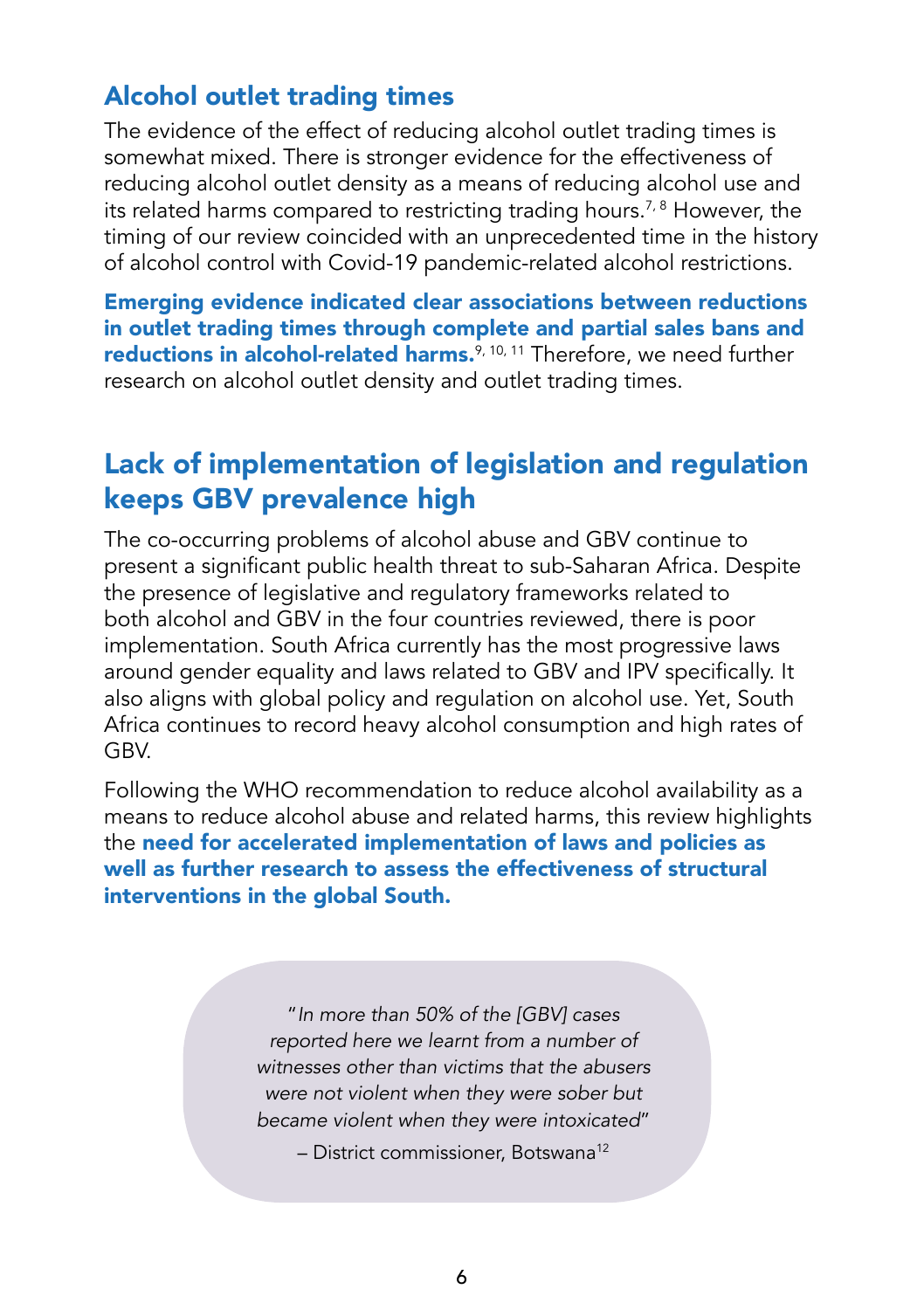# Conclusion and recommendations

Harmful alcohol use, in addition to other drivers, is an established driver of GBV. Further work is however required to understand the role of structural factors, such as alcohol availability, legislation and implementation challenges across sub-Saharan Africa. These recommendations are from the first phase of a four-country study examining the structural role alcohol availability plays in GBV. To address the gaps in knowledge, we recommend the following:

#### **Donors**

- Increase investment in research on the association between alcohol and GBV in the global South.
- Fund the scale-up of existing interventions that have been shown to reduce alcohol use and GBV, such as couples' programmes and gender transformative programmes.
- Fund evaluations of structural interventions to reduce alcohol use and its related harms.
- Adopt best practice research methods and data collection to measure the effectiveness of structural interventions on alcohol use and GBV

#### Programme implementers

- Sensitise communities to the association between alcohol and GBV.
- Empower communities with knowledge and skills to take responsible and collective action on alcohol regulations.
- Involve local communities in participatory mapping of data, both quantitative and qualitative, on the regulation of alcohol in their communities.

#### Researchers

Increase the rigour of research:

- Improve the quality of routinely collected data by liquor authorities at provincial level on alcohol outlet density (AOD) – of both licensed and unlicensed outlets – and outlet trading times. This should include evaluations of the effect of changes on alcohol consumption and GBV.
- Robustly design, implement and publish qualitative research on how regulations related to alcohol outlet density and outlet trading times are experienced. Examples for this include: contravention of official trading times, and the impact of thwarted implementation.
- Test best practice research and data collection to measure the effectiveness of structural interventions on alcohol use and GBV.